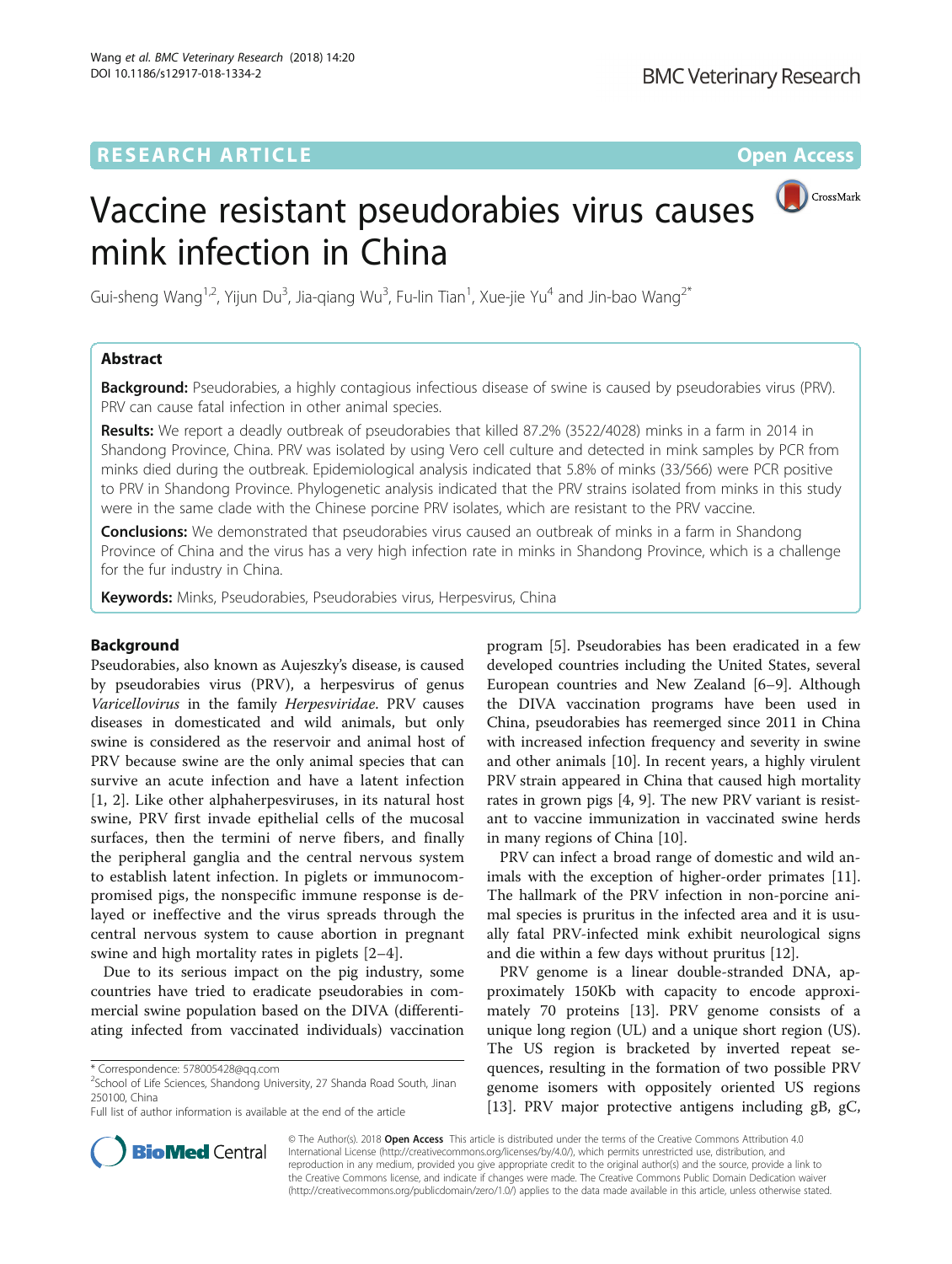gD, and gH can stimulate animals to produce viral neutralization antibody and cellular immunity against the virus [[14\]](#page-6-0). gE and TK genes are major PRV virulence genes. gE mediates cell fusion, virus diffusion between cells, and virion releasing and neurotropic tropism. It is also a marker gene to distinguish natural infection from vaccination since the vaccine lacks the gE gene. TK plays important roles in viral infections in the body and viral proliferation in nervous tissue. Although PRV infects several animal species, reported natural PRV infection of minks are rare [[15, 16](#page-6-0)]. In September of 2014,3522 of 4028 minks died in 1 week in a farm in Shandong Province, China with 100% (3522/3522) case fatality and 87.2% (3522/4028) mortality. The clinical symptoms of the minks were sudden onset of pneumonia like syndroms, diarrhea and lethargy. Minks started to die 2 days after onset of illness and all of the dead minks died within a week. In this study, we studied the pathogen that caused the outbreak in minks in China.

# Methods

# Mink samples

We randomely seleted 10 dead minks during the outbreak from the farm to determine the causative agent. After the outbreak of mink infections on the intial farm, we obtained samples of 566 dead minks in 14 farms from 14 cities in Shandong Province to determine the ditribution and infection rate of the causative agent in minks in Shandong Province (Fig. 1). Sample size was determined according to a 95% confidence level and 10% PRV infection rate. The organs of the dead minks including heart, liver, spleen, lung, kidney, brain and intestine were collected from dead minks aseptically and were homogenized using metal beads (Tissue Lyser; Qiagen) in the RLT buffer (Qiagen).

### DNA and RNA extraction

Two hundred microliters of homogenized mink tissue supernatant from each organ was used for total nucleotide extraction with the MiniBEST Viral RNA/DNA Extraction Kit (Takara, Dalian, China) in accordance with the manufacturer's protocol. The nucleic acid templates were stored at −80 °C until use.

### PCR and RT-PCR amplification and DNA sequencing

All the mink organs obtained above were tested for pseudorabies virus, influenza virus, parvovirus, rotavirus and porcine circovirus with PCR or RT-PCR. Porcine circovirus was amplified as previously described [\[17](#page-6-0)]. Pseudorabies virus, influenza virus, parvovirus, and rotavirus virus were amplified by using kit for each virus from Beijing Anheal Laboratories Co (Beijing, China) following the protocols of the manufacture.

For isolated strains of PRV, 6 genes including gB, gC, gD, gE, gH and TK were amplified by PCR (Table [1](#page-2-0)). High fidelity Taq enzyme AccuTaq™ LA DNA Polymerase (Sigma-Aldrich, Shanghai, China) was used for PCR in this study. For each reaction 1 μl of extracted DNA/ RNA sample was used as template. The primers were designed in this study and the PCR cycles were the same for all primer pairs, which included a cycle of 95 °C for 3 min, 15 cycles of 95 °C for 30s, 65 °C for 30s (decreasing 1 °C each cycle) and 72 °C for 2 min, 15 cycles of 95 °C for 30s, 51 °C for 30s, and 72 °C for 2 min, and a final cycle of 72 °C for 10 min. The PCR products were electrophoresed on agarose gels and DNA bands with expected sizes were excised from the gels. The DNA purified from the gels was cloned into plasmid vector pMD18-T (Takara, Dalian, China). Three clones of each recombinant plasmid were sequenced on both stands by

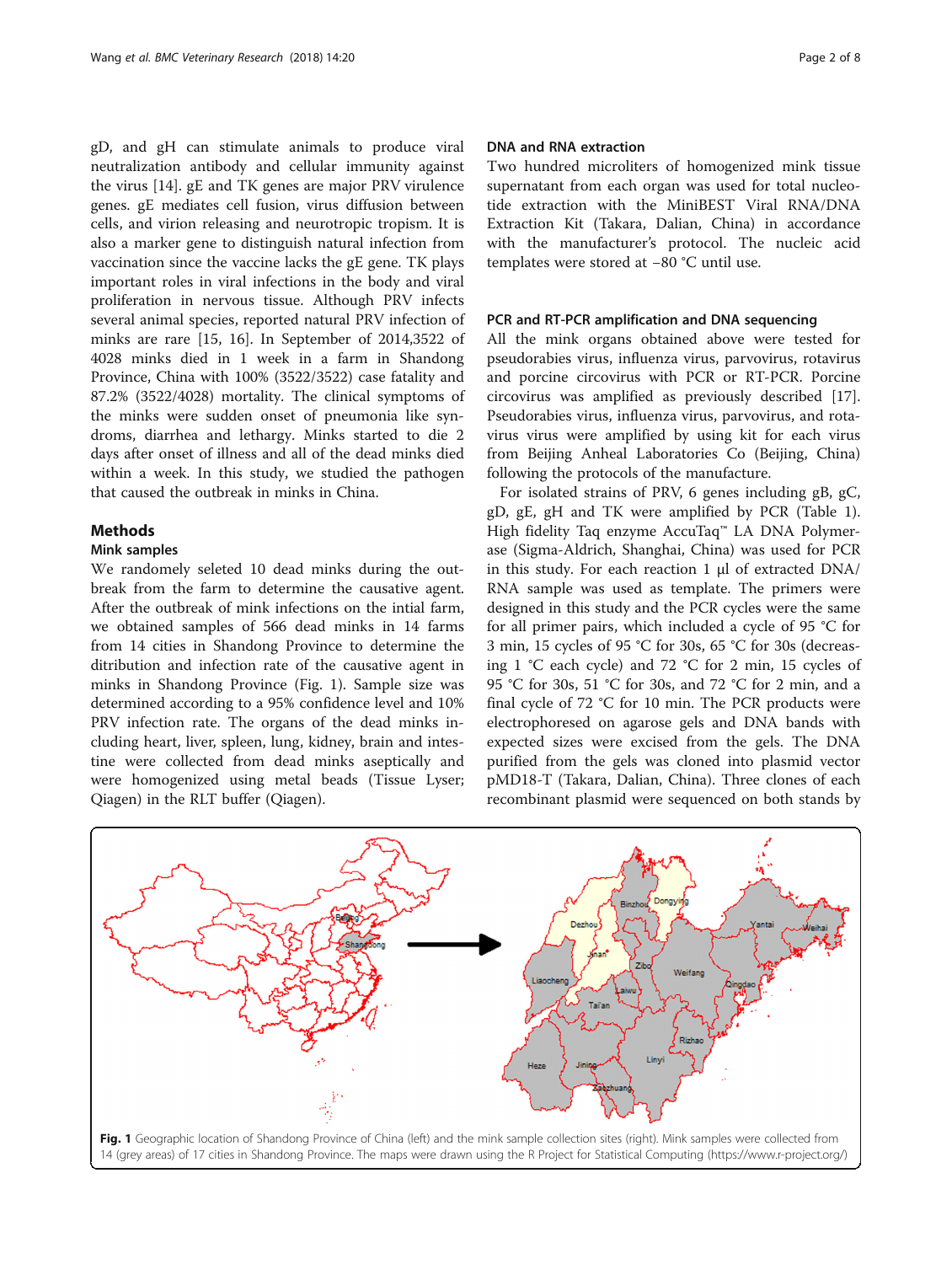| Primers | Sequence                      | Position (bp)   | Length (bp) | Annealing temperature | GenBank accessior |
|---------|-------------------------------|-----------------|-------------|-----------------------|-------------------|
| gB-F    | CTGGTGGCGGTCTTAGGCG           | $8 - 27$        | 2738        | 60                    | KJ526439          |
| $qB-R$  | <b>CTACAGGGCGTCGGGGTCC</b>    | 2726-2744       |             |                       |                   |
| gC-F    | GCTCGTGCAGGCGTACGT            | 53,326-53,343   | 1625        | 55                    | AF158090          |
| gC-R    | GCGGTCGTTTATTGATTCGG          | 54,950-54,931   |             |                       |                   |
| gD-F    | CCCAGGTTCCCATACACTCAC         | 121,236-121,256 | 1258        | 55                    | AF086702          |
| $qD-R$  | TACTGCGGAGGCTACGGAC           | 122,487-126,469 |             |                       |                   |
| gE-F    | AGACCATGCGGCCCTTTC            | 122,353-122,370 | 2710        | 58                    | AY249861          |
| gE-R    | ACGACCACTCCGTGTCCAGC          | 125,090-125,071 |             |                       |                   |
| gH-F    | GGAGATGGGGGTGTGACC            | 59,631-59,648   | 3108        | 53                    | M61196            |
| $qH-R$  | <b>GCGGCAGACACTTTAACTCTTG</b> | 62,701-62,680   |             |                       |                   |
| TK-F    | AGGCGTTCGTAGAAGCGGT           | 59,195-59,213   | 1147        | 56                    | AY217095          |
| TK-R    | GGGCACGGCAAACTTTATTG          | 60.340-60.321   |             |                       |                   |

<span id="page-2-0"></span>Table 1 Primers amplification of the entire CDS of gC, gD, gH, gE, and TK genes of PRV

the Biotechnology Research Center, Shandong Academy of Agricultural Sciences (Jinan, China).

# Phylogenetic analysis

In order to get comparable phylogenetic results for all genes, we only selected sequences for viruses that had complete genome sequences in GenBank to do phylogenetic analysis. The DNA sequences were aligned using the Clustal W program implemented in the MEGA7.0 software. The phylogenetic trees that reflected evolutionary distances were constructed using the Maximum-likelihood method employing a Kimura 2-parameter model for nucleotides reconstructed using the same software [\[18\]](#page-6-0).

# Bacterial culture

The tissues of the brains and livers of minks were scratched with a bacterial inoculation loop and inoculated onto trypsin soy agar plates and blood agar plates. The plates were incubated at 37 °C for 48 h under aerobic and anaerobic conditions.

# Isolation of virus

The frozen brain and liver samples from the minks were homogenized, centrifuged at 7168 x g for 10 min at 4  $°C$ , filtered through disposable filters with an average pore diameter of 0.22 μm and transferred to a Vero cell monolayer. The cells were cultured in DMEM supplemented with 2% fetal bovine serum at 37 °C and 5%  $CO<sub>2</sub>$  condition for 72 h. The cultures were then harvested and repeatedly frozen and thawed three times. The suspension was used for passages on Vero cells. On the third passage of the cell cultures, the supernatant was tested with PCR using the PRV gB gene primers to determine infection with PRV.

# Results

### Bacterial pathogen detection

To determine whether the minks died of bacterial infection, their brain and liver tissue smears were stained by Gram staining and examed by microscopy. No bacterium was observered in these tissues from the Gram stain. Additionally, brain and liver samples of each mink were cultured on tryptic soy agar plates and blood agar plates. No bacterium was obtained from brain and liver tissues, suggesting that the minks were not infected with a bacterial pathogen.

#### PRV as the causative agent of the mink outbreak

PCR amplification of PRV gE gene indicated that 100% (10/10) minks from the farm were positive to PRV with all organs tested incluing heart, liver, spleen, lung, kidney, brain and intestine. However, none of the organs was positive to other viruses including influenza virus, Parvovirus, rotavirus and porcine circovirus by PCR or RT-PCR amplification.

### Prevalence of minks to PRV

After demonstrating that the dead minks from the farm were infected with PRV, we further collected samples of 566 dead minks in 14 mink farms according to the 95% confidence level and 10% PRV infection rate. PCR amplification of gE gene showed that 5.8% (33/566) of minks were positive to PRV.

# Isolation of PRV from minks

To further determine the characteristics of PRV in the minks, we isolated PRV from mink tissues. On the third passage of the mink sample innoculated cell cultures, the supernatant of the culture was amplifed with PCR by using the gB gene primers. PCR amplification indicted that cells derived from two mink samples were positive. The viruses were named W-MPRV1 and W-MPRV2,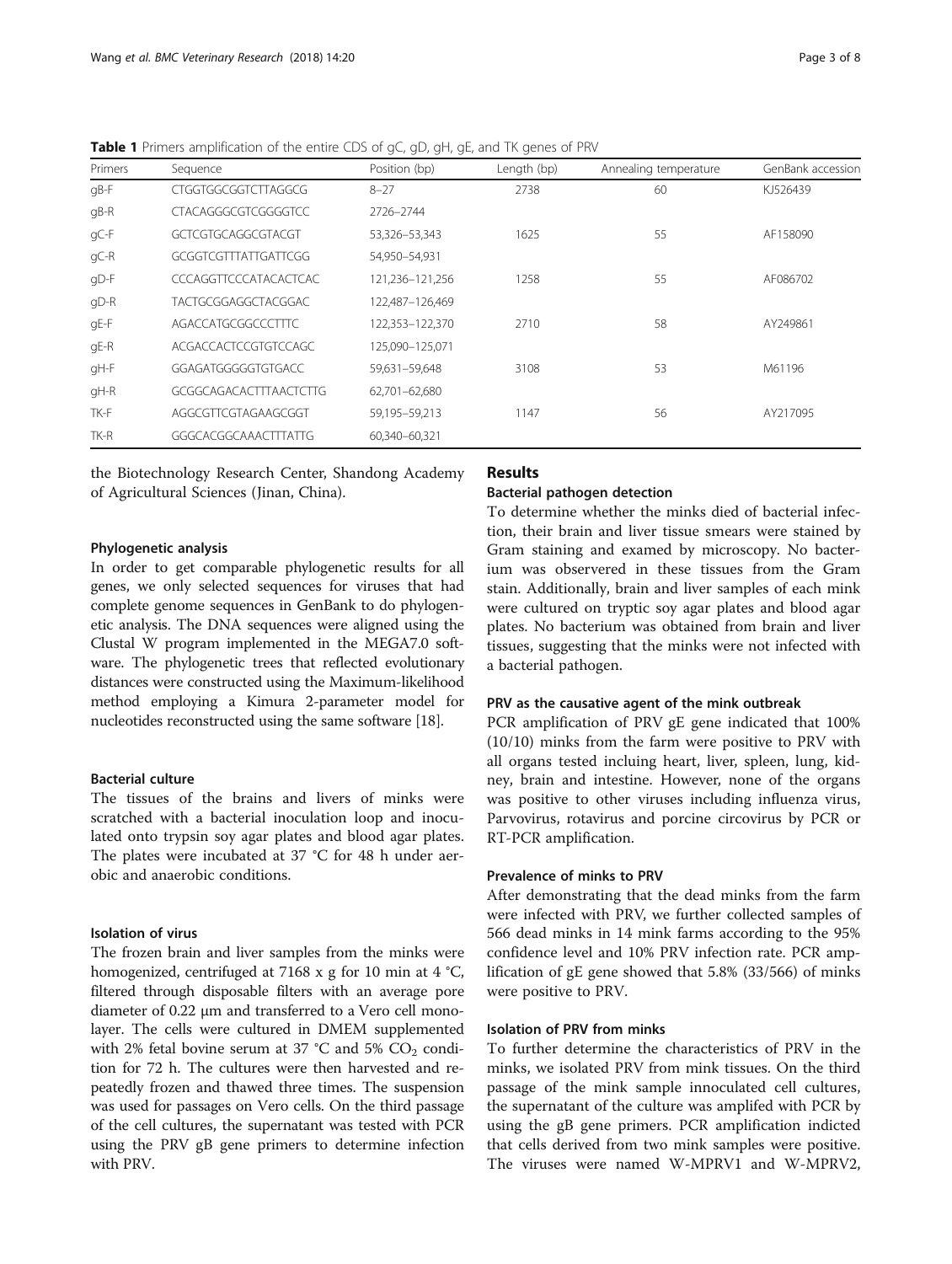respectively. Strain W-MPRV1 was isolated from the sample of a dead mink from the farm with outbreak of pseudorabies and W-MPRV2 was isolated from a dead mink from another farm during the epidemilogic investigation.

### Mink PRV sequence analysis

The entire coding region plus the 5′ and 3′ end of non-coding regions of gB (2735 bp), gC (1624 bp), gD (787 bp), gE (2724 bp), gH (3262 bp) and TK (1157 bp) of the PRV strains W-MPRV1 and W-MPRV2 were sequenced based on the PCR products of each gene. The DNA sequences of two genes (gB and TK) were 100% identical between the two mink PRV strains. The DNA sequence homology of three genes between the two mink PRV strains (gC, gE, and gH) were 99.8% to 99.9%. BLAST analysis indicated that homology of the strains W-MPRV1, W-MPRV2 and Chinese PRV isolates DL14/08(GenBank accession: KU360259), HNX (KM189912), HNB(KM189914), HN1201 (KP722022), HeN1(KP098534), TJ (KJ789182) were 99.9% to 100% for the 6 genes. The gD gene of strain W-MPRV1 was identical to strain W-MPRV2 and the Chinese PRV isolates on the 5′ end, but missed a 281 bp near the 3′ end of the gene compared to strain W-MPRV2 and the Chinese PRV isolates in GenBank (Fig. 2). The deletion

| W-MPRV1                                                                                                                                                                   | ACCGGGAGGTGGTGAACTACTGGTACCGCAAGAACGGCCGGACGCTCCCGCGGCCTACG 780   |     |  |  |  |  |
|---------------------------------------------------------------------------------------------------------------------------------------------------------------------------|-------------------------------------------------------------------|-----|--|--|--|--|
| W-MPRV2                                                                                                                                                                   | ACCGGGAGGTGGTGAACTACTGGTACCGCAAGAACGGCCGGACGCTCCCGCGGGCCTACG      | 780 |  |  |  |  |
| W-MPRV1                                                                                                                                                                   | 1111111                                                           | 787 |  |  |  |  |
| W-MPRV2                                                                                                                                                                   | CCGCCGCCACGCCGTACGCCATCGACCCCGCGCGCCCTCGGCGGCTCGCCGAGGCCCA 840    |     |  |  |  |  |
| W-MPRV1                                                                                                                                                                   |                                                                   |     |  |  |  |  |
| W-MPRV2                                                                                                                                                                   | GGCCCCGGCCCCGGCCCAGGCCCCGGCCGAAGCCCGAGCCCGCCCCGGCGACGCCCGCGC      | 900 |  |  |  |  |
| W-MPRV1                                                                                                                                                                   |                                                                   |     |  |  |  |  |
| W-MPRV2                                                                                                                                                                   | CCCCCGGCCGCCTGCCCGAGCCGGCGACGCGGACCACGCCGCCGGGGGGCGCCCCACGC 960   |     |  |  |  |  |
| W-MPRV1                                                                                                                                                                   |                                                                   |     |  |  |  |  |
| W-MPRV2                                                                                                                                                                   |                                                                   |     |  |  |  |  |
| W-MPRV1                                                                                                                                                                   | 111111111111                                                      | 798 |  |  |  |  |
| W-MPRV2                                                                                                                                                                   | GCGGGTGGCCGCAGCCCGCGGAGCCGTTCCCGCCCCGGACCACCGCCGCCGCCGGCGTCT 1080 |     |  |  |  |  |
| W-MPRV1                                                                                                                                                                   | CGCGCCACCGCTCGGTGATCGTCGGCACGGGCACCGCGATGGGCGCTCCTGGTGGCG 858     |     |  |  |  |  |
| W-MPRV2                                                                                                                                                                   | CGCGCCACCGCTCGGTGATCGTCGGCACGGGCACCGCGATGGGCGCGCTCCTGGTGGCG 1140  |     |  |  |  |  |
| W-MPRV1                                                                                                                                                                   | TGTGCGTCTACATCTTCTTCCGCCTGAGGGGGGCGAAGGGGTATCGCCTCCTGGGCGGTC      | 918 |  |  |  |  |
| W-MPRV2                                                                                                                                                                   | TGTGCGTCTACATCTTCTTCCGCCTGAGGGGGGCGAAGGGGTATCGCCTCCTGGGCGGTC 1200 |     |  |  |  |  |
| W-MPRV1                                                                                                                                                                   | CCGCGGACGCCGACGAGCTAAAAGCGCAGCCCGGTCCGTAGCCTCCGCAGTA 978          |     |  |  |  |  |
| W-MPRV2                                                                                                                                                                   | CCGCGGACGCCGACGAGCTAAAAGCGCAGCCCGGTCCGTAGCCTCCGCAGTA 1252         |     |  |  |  |  |
| Fig. 2 DNA sequence alignment of gD gene of mink isolates of PRV W-MPRV1 and W-MPRV2. W-MPRV1 had a deletion of 281 nucleotides from<br>787 nucleotide to 1069 nucleotide |                                                                   |     |  |  |  |  |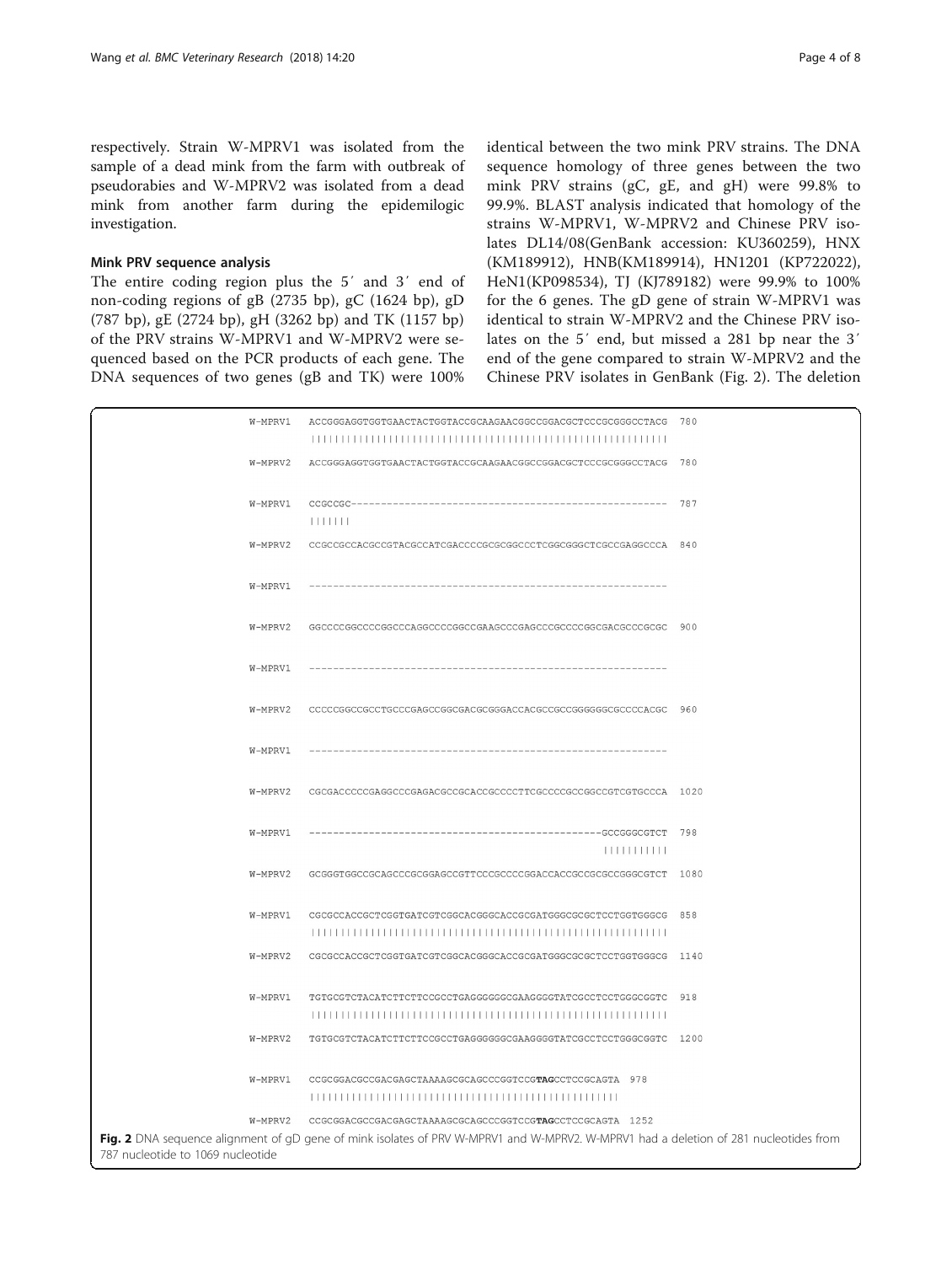of 281 nucleotides in the gD gene of W-MPRV1 caused a frameshift mutation and generated a protein with a deletion of 93 amino acids near the C-terminal (Fig. 3). The sequences generated in this study were deposited in GenBank (Accession numbers: MF940933 – MF940944).

# Phylogenetic analysis

Phylogenetic analysis with each individual gene and the concatenated sequence of gB, gC, gD, gE and TK genes showed similar results and only the phylogenetic trees of gB gene and the concatenated sequence were shown in Fig. [4](#page-5-0). The PRV strains were classified into two branches with all 6 genes or the concatenated sequences with the Chinese isolates in one branch represented by strains W-MPRV1 and W-MPRV2 and the American and European isolates in another branch represented by Becker strain (Fig. [4\)](#page-5-0).

### **Discussion**

In this study we investigated the causative agent of an outbreak of a fatal acute infectious disease in minks in a farm in Shandong Province of China, which caused a large scale of mink death with 100% cases fatality (3522 /3250) and 87.2% (3522/4028) mortality. We first screened the minks by PCR for pseudorabies virus, influenza virus, Parvovirus, rotavirus and porcine circovirus. Except for pseudorabies virus, all other viruses were negative in the mink samples. Our results indicated that PRV caused the outbreak of minks in the farm. To investigate whether PRV infection is widely distributed in Shandong Province, we subsequently collected samples of 566 minks from 14 farms in 14 cities of Shandong Province and amplified the gE gene with PCR. We found that 5.8% of 566 dead minks from all over Shandong Province were PCR positive to PRV. Our results further suggest that PRV infection of minks is widely spread in mink populations in Shandong Province.

We isolated two strains of pseudorabies virus from two dead minks from the farms. W-MPRV1 strain was isolated from a mink from the farm with pseudorabies outbreak and W-MPRV2 strain was isolated from a mink obtained in the subsequent epidemiologic investigation from another farm. Strains W-MPRV1 and W-MPRV2 were highly homologous, but not identical based on DNA sequences. They have identical sequences on gB and TK genes and 99.8% to 99.9% homology on gC, gE, and gH gene. The major difference between these two strains is that W-MPRV1 has a 281 bp deletion near the 3 end of the gD gene that generates a frameshift in gD gene resulting in a protein missing 93 amino acid near the C-terminal. Apparently the mutation in gD did not affect the virulence of W-MPRV1 to

|                                                                                                                                                         |          | 170                                                                                                                                            |  |  |  | 180 190 200             | 210 | 220 |  |  |
|---------------------------------------------------------------------------------------------------------------------------------------------------------|----------|------------------------------------------------------------------------------------------------------------------------------------------------|--|--|--|-------------------------|-----|-----|--|--|
|                                                                                                                                                         |          |                                                                                                                                                |  |  |  |                         |     |     |  |  |
|                                                                                                                                                         |          | PRV1.pro EGQYRRLVSVDGVNILTDFMVALPEGQECPFARVDQHRTYKFGACWSDDSFKRGVDVMRF                                                                          |  |  |  |                         |     |     |  |  |
|                                                                                                                                                         |          | PRV2.pro EGQYRRLVSVDGVNILTDFMVALPEGQECPFARVDQHRTYKFGACWSDDSFKRGVDVMRF                                                                          |  |  |  |                         |     |     |  |  |
|                                                                                                                                                         |          |                                                                                                                                                |  |  |  | 230 240 250 260 270     |     | 280 |  |  |
|                                                                                                                                                         |          |                                                                                                                                                |  |  |  |                         |     |     |  |  |
|                                                                                                                                                         |          | PRV1.pro LTPFYQQPPHREVVNYWYRKNGRTLPRAYAAA---------------------------                                                                           |  |  |  |                         |     |     |  |  |
|                                                                                                                                                         |          | PRV2.pro LTPFYQQPPHREVVNYWYRKNGRTLPRAYAAATPYAIDPARPSAGSPRPRPRPRPRPRPK                                                                          |  |  |  |                         |     |     |  |  |
|                                                                                                                                                         |          |                                                                                                                                                |  |  |  | 290 300 310 320 330     |     | 340 |  |  |
|                                                                                                                                                         |          |                                                                                                                                                |  |  |  |                         |     |     |  |  |
|                                                                                                                                                         | PRV1.pro |                                                                                                                                                |  |  |  |                         |     |     |  |  |
|                                                                                                                                                         |          | PRV2.pro PEPAPATPAPPGRLPEPATRDHAAGGRPTPRPPRPETPHRPFAPPAVVPSGWPQPAEPFP                                                                          |  |  |  |                         |     |     |  |  |
|                                                                                                                                                         |          |                                                                                                                                                |  |  |  | 350 360 370 380 390 400 |     |     |  |  |
|                                                                                                                                                         |          |                                                                                                                                                |  |  |  |                         |     |     |  |  |
|                                                                                                                                                         |          | PRV1.pro ------PGVSRHRSVIVGTGTAMGALLVGVCVYIFFRLRGAKGYRLLGGPADADEIKAQP<br>PRV2.pro PRTTAAPGVSRHRSVIVGTGTAMGALLVGVCVYIFFRLRGAKGYRLLGGPADADELKAQP |  |  |  |                         |     |     |  |  |
|                                                                                                                                                         |          |                                                                                                                                                |  |  |  |                         |     |     |  |  |
| Fig. 3 Amino acid sequence alignment of qD of mink isolates of PRV W-MPRV1 and W-MPRV2. W-MPRV1 had a deletion of 93 amino acids near<br>the C-terminal |          |                                                                                                                                                |  |  |  |                         |     |     |  |  |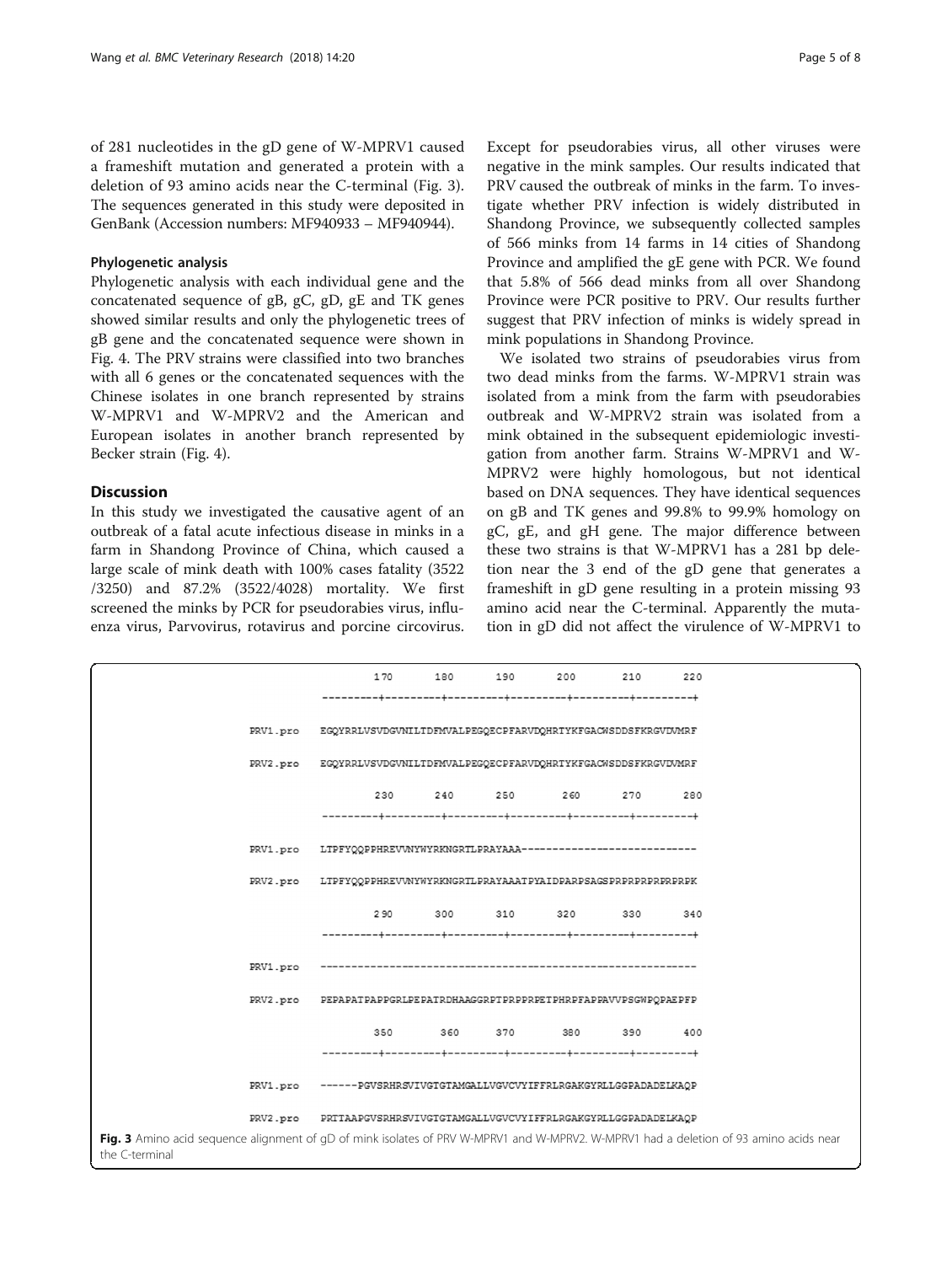

<span id="page-5-0"></span>

minks because it was isolated from a mink died in the outbreak. The gD of PRV is the viral ligand required for entry of extracellular particles [\[19](#page-6-0), [20\]](#page-6-0). We do not know if the mutation generated a functional protein or not.

PRV strains from minks in this study are in the same phylogenetic clade with porcine PRV strains from China. This indicated that the mink PRV is a strain of porcine PRV. Among pigs, PRV is transmitted by contaminated secretions, excretions, aerosols, and venereal route [\[21](#page-6-0)]. No pig was present in the mink farm where PRV was isolated in this study and the farm was not near any pig farms. It is most likely the minks acquired PRV from meat products. A recent report indicated that farm raised foxes and domesticated dogs were infected with PRV transmitted by pork offal in China [[22](#page-6-0), [23](#page-7-0)]. A less likely possibility is that minks acquired PRV through long distance transmissions from aerosols because PRV can be transmit via the air [[24\]](#page-7-0). In recent years porcine PRV infection has been a problem for pig farms in China. Bartha-K61 vaccine has been used worldwide to eradicate PRV [\[25](#page-7-0)]. Bartha-K61 vaccination provided complete protection against infection by the classic PRV

SC strain. However, since late 2011 several highly virulent PRV strains including strains HeN1, JS-2012, and TJ have been isolated in various parts of China and the disease caused by these PRV strains is characterized by neurologic symptoms and a high mortality rate in pigs [[25](#page-7-0)–[27](#page-7-0)]. In protection assays, Bartha-K61 vaccine provided only partial protection against infection by strains HeN1, JS-2012, and TJ, suggesting that Bartha-K61 vaccine does not provide effective protection against new PRV strain infections in China [[25](#page-7-0)–[27](#page-7-0)]. The PRV strain isolate from minks in this study is phylogenetically closely related to the Bartha-K61 vaccine-resistant PRV strains, suggesting that vaccine-resistant PRV has spread widely throughout China and can cause a variety of animal infections. Eradicating pseudorabies in China under these circumstances proves challenging.

Shandong Province has the largest fur industry in China, which annually produces more than 50% of fur animals in China. In 2011, more than 30 million minks were raised in Shandong Province, with an annual increase of 20–40% [\[28\]](#page-7-0). This study indicated that PRV is widely distributed and can cause deadly outbreaks in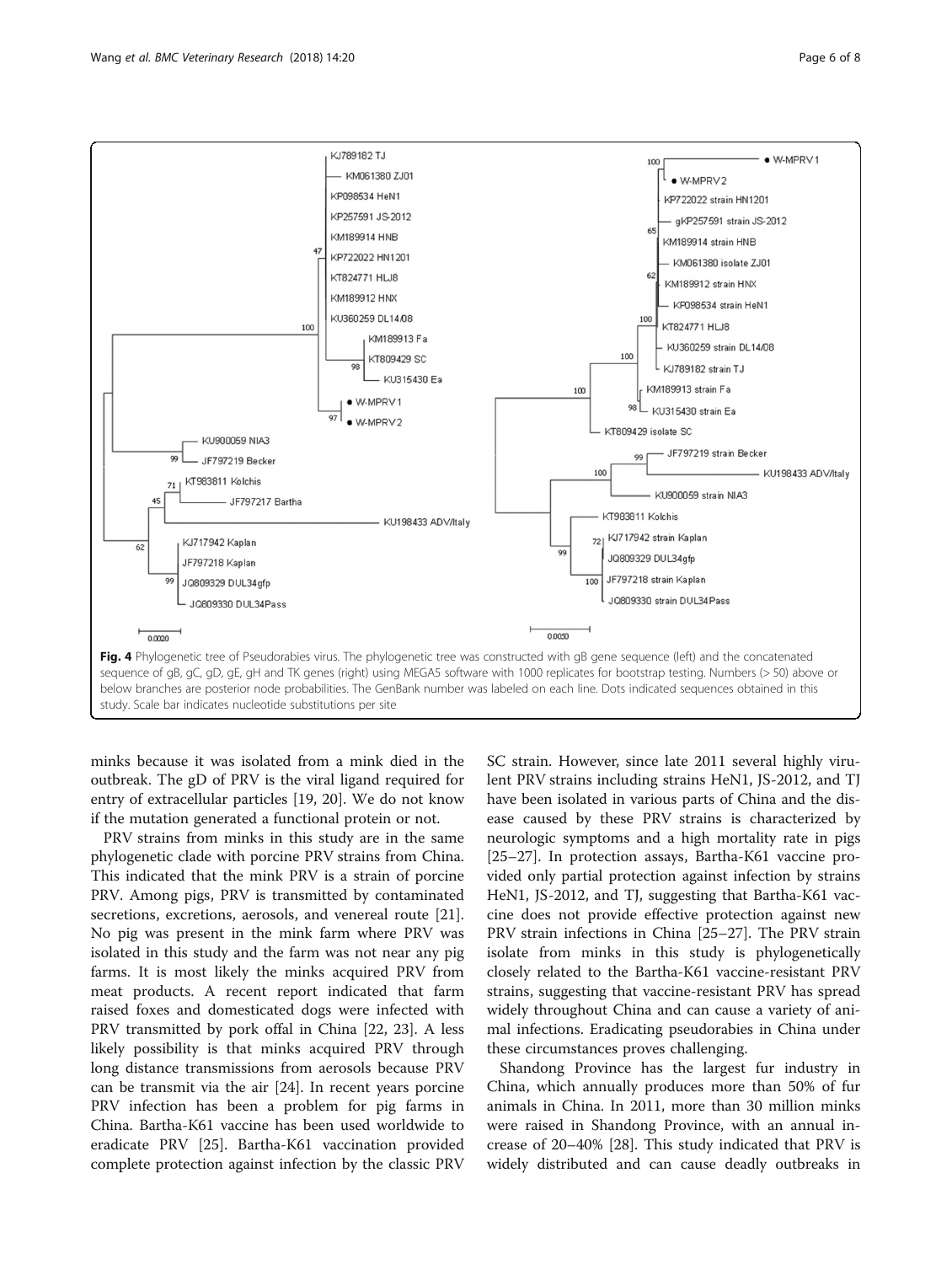<span id="page-6-0"></span>minks in Shandong Province. Therefore, PRV infection of minks should be monitored and controlled in Shandong Province. Minks are primary fed fish and chicken products in Shandong Province. The source of PRV infected minks in Shandong Province is not clear. We also do not know whether PRV can establish persistent or prolonged infection in minks.

### Conclusions

We suggested that pseudorabies virus could cause an outbreak of minks in a farm in Shandong Province of China and the virus has a very high infection rate in minks in Shandong Province, which is a challenge for the fur industry in China.

#### Abbreviation

PRV: Pseudorabies virus

#### Acknowledgements

We are grateful to Hao Yu (Fudan University School of Medicine) for reading the manuscript, to Xiang-rong Qin and Jian-Wei Liu (Wuhan University School of Health Sciences) for phylogenetic analysis.

#### Funding

This work was supported in part by a grant from the Shandong Provincial Modern Agricultural Industry Technology System (#SDAIT-21-05), a grant from Shandong Province Science and Technology Development Program (2014GSF121004), a grant from Shandong Agricultural Science and Technology Innovation Project (CXGC2016B14), and a grant from the National Nature Science Foundation of China (31570167). The funding bodies have no role in the design or conclusion of the study.

#### Availability of data and materials

All data generated or analyzed during this study are included in this published article.

#### Authors' contributions

GSW, FLT, and JBW participated in the design of the study. GSW, YJD, JQW planned and performed the experiments. GSW and XJY analyzed the data and contributed to write the manuscript. All authors read and approved the final manuscript.

#### Ethics approval

The animal experiments were approved by the Bioethic Committee of Shandong University (Permit Number: SYXK (Shandong Province) 2014 0011). This study was conducted in strict accordance with the rules of the Bioethic Committee of Shandong University. The farmers participated in this study provided oral informed consent.

#### Consent for publication

Not applicable.

#### Competing interests

The authors declare that they have no competing interests.

### Publisher's Note

Springer Nature remains neutral with regard to jurisdictional claims in published maps and institutional affiliations.

### Author details

<sup>1</sup>Shandong Provincial Center for Animal Disease Control and Prevention, Jinan, China. <sup>2</sup>School of Life Sciences, Shandong University, 27 Shanda Road South, Jinan 250100, China. <sup>3</sup>Shandong Key Laboratory of Animal Disease Control and Breeding, Institute of Animal Science and Veterinary Medicine, Shandong Academy of Agricultural Sciences, Jinan, China. <sup>4</sup>School of Health Science, Wuhan University, Wuhan, China.

Received: 14 February 2017 Accepted: 3 January 2018 Published online: 19 January 2018

#### References

- 1. Marcaccini A, López Peña M, Quiroga MI, Bermúdez R, Nieto JM, Alemañ N. Pseudorabies virus infection in mink: a host-specific pathogenesis. Vet Immunol Immunopathol 2008;124(3–4):264-73. [https://doi.org/10.1016/j.](http://dx.doi.org/10.1016/j.vetimm.2008.03.013) [vetimm.2008.03.013.](http://dx.doi.org/10.1016/j.vetimm.2008.03.013) Epub 2008 Apr 8. PubMed PMID: 18490062.
- 2. Pensaert M, Kluge JP. Pseudorabies virus (Aujeszky's disease). In: Pensaert MB, editor. Virus infections of Porcines. Amsterdam: Elsevier; 1989. p. 39–65.
- 3. Wohlgemuth K, Leslie PF, Reed DE, Smidt DK. Pseudorabies virus associated with abortion in swine. J Am Vet Med Assoc 1978;172(4):478-479. PubMed PMID:203566.
- 4. Wu R, Bai C, Sun J, Chang S, Zhang X. Emergence of virulent pseudorabies virus infection in northern China. J Vet Sci. 2013;14(3):363-365. PubMed PMID: 23820207; PubMed Central PMCID: [PMC3788163.](https://www.ncbi.nlm.nih.gov/pubmed/PMC3788163)
- 5. van Oirschot JT. Diva vaccines that reduce virus transmission. J Biotechnol 1999; 73(2–3):195-205. Review. PubMed PMID: [10486928.](https://www.ncbi.nlm.nih.gov/pubmed/10486928)
- 6. Davidson RM. Control and eradication of animal diseases in New Zealand. N Z Vet J 2002;50(3 Suppl):6-12. PubMed PMID: [16032229](https://www.ncbi.nlm.nih.gov/pubmed/16032229).
- 7. Moynagh J. Aujeszky's disease and the European Community. Vet Microbiol 1997;55(1–4):159-66. PubMed PMID: 9220609.
- 8. Müller T, Bätza HJ, Schlüter H, Conraths FJ, Mettenleiter TC. Eradication of Aujeszky's disease in Germany. J Vet Med B Infect Dis Vet Public Health 2003;50(5):207-13. PubMed PMID: 12864894.
- 9. Anderson LA. Pseudorabies (Aujeszky's disease) and its eradication: a review of the US experience 2008. United States Department of Agriculture, animal and plant health inspection service., 2008.
- 10. Sun Y, Luo Y, Wang CH, Yuan J, Li N, Song K, Qiu HJ. Control of swine pseudorabies in China: opportunities and limitations. Vet Microbiol 2016; 183:119-24. [https://doi.org/10.1016/j.vetmic.2015.12.008.](http://dx.doi.org/10.1016/j.vetmic.2015.12.008) PubMed PMID: [26790944](https://www.ncbi.nlm.nih.gov/pubmed/26790944).
- 11. Marcaccini A, López Peña M, Quiroga MI, Bermúdez R, Nieto JM, Alemañ N. Pseudorabies virus infection in mink: a host-specific pathogenesis. Vet Immunol Immunopathol 2008;124(3–4):264-73. [https://doi.org/10.1016/j.](http://dx.doi.org/10.1016/j.vetimm.2008.03.013) [vetimm.2008.03.013.](http://dx.doi.org/10.1016/j.vetimm.2008.03.013) PubMed PMID: [18490062.](https://www.ncbi.nlm.nih.gov/pubmed/18490062)
- 12. Pensaert M, Kluge JP. Pseudorabies virus (Aujeszky's disease). In: Pensaert MB. (Ed.) (1989) Virus infections of Porcines.Elsevier, Amsterdam: 39-65.
- 13. Klupp BG, Hengartner CJ, Mettenleiter TC, Enquist LW. Complete, annotated sequence of the Pseudorabies virus genome. J Virol. 2004;78:424–40.
- 14. Yin Z. In: Liu JH, editor. Animal Virology. Beijing: Science Press; 1997. p. 1000–1.
- 15. Liu H, Li XT, Hu B, Deng XY, Zhang L, Lian SZ, Zhang HL, Lv S, Xue XH, Lu RG, Shi N, Yan MH, Xiao PP, Yan XJ. Outbreak of severe pseudorabies virus infection in pig-offal-fed farmed mink in Liaoning Province, China. Arch Virol 2017;162(3):863-866. [https://doi.org/10.1007/s00705-016-3170-7](http://dx.doi.org/10.1007/s00705-016-3170-7). PubMed PMID: [27885561](https://www.ncbi.nlm.nih.gov/pubmed/27885561).
- 16. Christodoulou T, Tsiroyiannis E, Papadopoulos O, Tsangaris T. An outbreak of Aujeszky's disease in minks. Cornell Vet 1970;60(1):65-73. PubMed PMID: 5434273.
- 17. Wang GS, Sun N, Tian FL, Wen YJ, Xu C, Li J, Chen Q, Wang JB. Genetic analysis of porcine circovirus type 2 from dead minks. J Gen Virol 2016;97(9): 2316-22. [https://doi.org/10.1099/jgv.0.000529.](http://dx.doi.org/10.1099/jgv.0.000529) PubMed PMID: [27324162.](https://www.ncbi.nlm.nih.gov/pubmed/27324162)
- 18. Kumar S, Stecher G, Tamura K. MEGA7: molecular evolutionary genetics analysis version 7.0 for bigger datasets. Mol Biol Evol 2016 Jul;33(7):1870-4. [https://doi.org/10.1093/molbev/msw054.](http://dx.doi.org/10.1093/molbev/msw054) Epub 2016 Mar 22. PubMed PMID: [27004904](https://www.ncbi.nlm.nih.gov/pubmed/27004904).
- 19. Ch'ng TH, Spear PG, Struyf F, Enquist LW. Glycoprotein D-independent spread of pseudorabies virus infection in cultured peripheral nervous system neurons in acompartmented system. J Virol 2007;81(19):10742-57. PubMed PMID: [17652377;](https://www.ncbi.nlm.nih.gov/pubmed/17652377) PubMed Central PMCID: [PMC2045490.](https://www.ncbi.nlm.nih.gov/pubmed/PMC2045490)
- 20. Farnsworth A, Goldsmith K, Johnson DC. Herpes simplex virus glycoproteins gD and gE/gI serve essential but redundant functions during acquisition of the virion envelope in the cytoplasm. J Virol 2003;77(15):8481-94. PubMed PMID[:12857917](https://www.ncbi.nlm.nih.gov/pubmed/12857917); PubMed Central PMCID: [PMC165244.](https://www.ncbi.nlm.nih.gov/pubmed/PMC165244)
- 21. Romero CH, Meade PN, Shultz JE, Chung HY, Gibbs EP, Hahn EC, Lollis G. Venereal transmission of pseudorabies viruses indigenous to feral swine. J Wildl Dis 200137(2):289-96. PubMed PMID: 11310879.
- 22. Jin HL, Gao SM, Liu Y, Zhang SF, Hu RL. Pseudorabies in farmed foxes fed pig offal in Shandong province, China. Arch Virol 2016161(2):445-8. [https://](http://dx.doi.org/10.1007/s00705-015-2659-9)